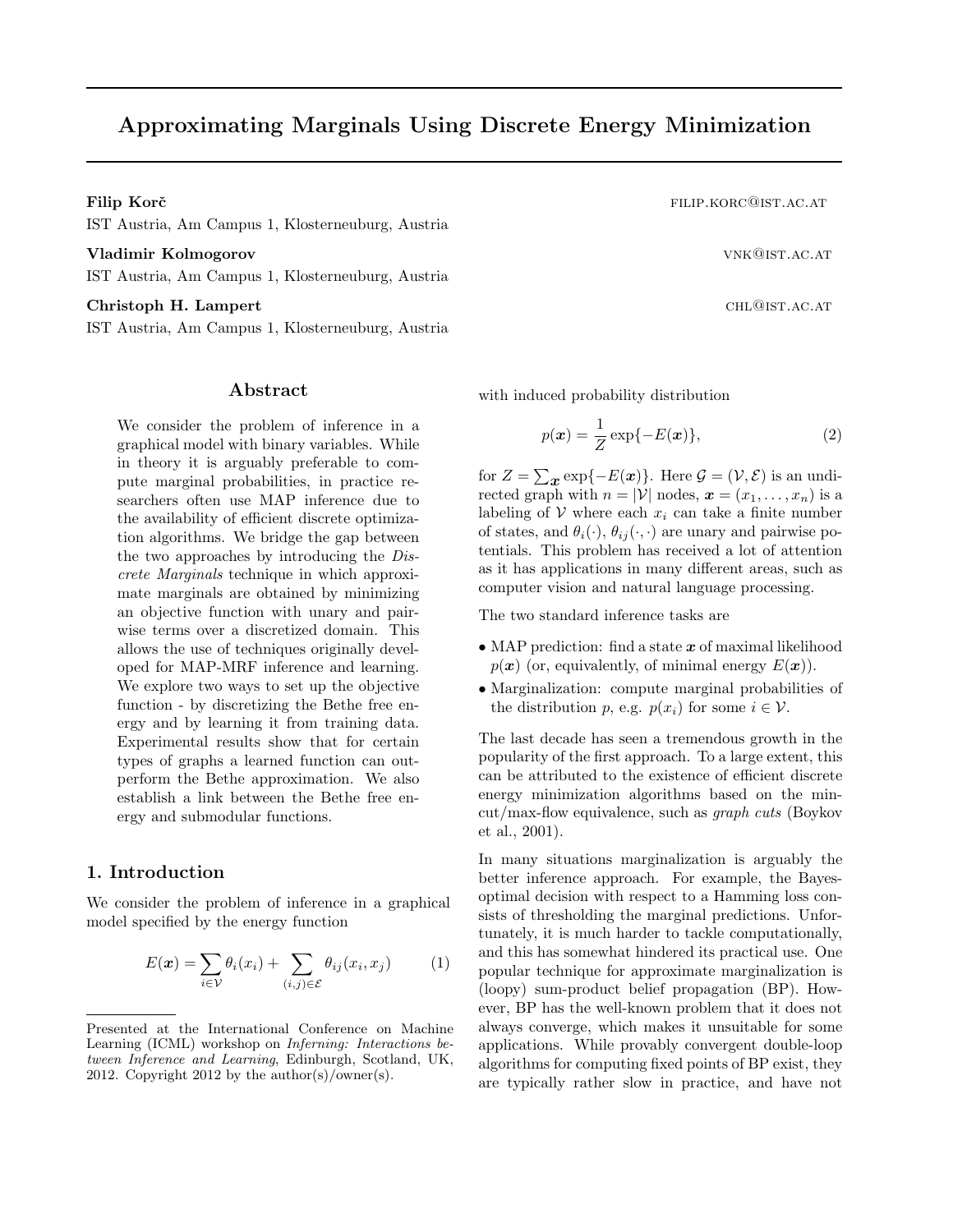found wide spread use, e.g. in the computer vision community.

In this paper we attempt to overcome this by combining the benefits of the two approaches: we compute (approximate) marginals using techniques developed originally for MAP-MRF inference. We do it for the important special case of binary variables, i.e. when  $x_i \in \{0,1\}$  for each  $i \in \mathcal{V}$ . Our goal is thus to compute unary marginals  $\boldsymbol{\alpha} = (\alpha_1, \dots, \alpha_n)$  where

$$
\alpha_i = p(x_i = 1) \in [0, 1]. \tag{3}
$$

For this we explore approximation schemes in which  $\alpha$  is obtained by minimizing a function of the form

$$
f(\alpha) = \sum_{i \in \mathcal{V}} f_i(\alpha_i) + \sum_{(i,j) \in \mathcal{E}} f_{ij}(\alpha_i, \alpha_j). \tag{4}
$$

The motivation for using functions of the form (4) comes from the belief optimization framework (Welling & Teh, 2001); as shown in (Welling & Teh, 2001), the popular Bethe free energy approximation can be expressed in the form (4) where  $\alpha_i \in [0,1]$ . However, in order to use discrete optimization algorithms, we deviate from (Welling & Teh, 2001) by discretizing the allowed labelings  $\alpha$ , i.e. we add a restriction  $\alpha_i \in D \subset [0,1]$  where D is a fixed finite set. While this obviously limits the accuracy to some extent, it also adds two advantages:

- It allows the use of efficient techniques developed for MAP-MRF inference. One of our results shows a connection between the Bethe free energy and the submodularity theory; this suggests that one can use graph cuts for approximate marginalization.
- It allows to go beyond limitations of the Bethe approximation by learning terms  $f_i(\cdot), f_{ij}(\cdot, \cdot)$  from training data. Again, the discretization is essential here since it allows to apply standard techniques for structured output learning, such as structured support vector machines.

In this paper we investigate both approaches for setting terms  $f_i(\cdot)$ ,  $f_{ij}(\cdot, \cdot)$  – by using the discretized Bethe approximation, and by learning these terms from training data. Our experiments show that when the Bethe approximation does not work, the learning can indeed improve the accuracy of marginalization.

# 2. Discrete energy minimization: Background

#### 2.1. {Sub,super}modular functions

Let  $D \subseteq [0,1]$  be a totally ordered set. A function  $q: D^m \to \mathbb{R}$  is called *submodular* on D if

$$
g(\mathbf{x} \wedge \mathbf{y}) + g(\mathbf{x} \vee \mathbf{y}) \le g(\mathbf{x}) + g(\mathbf{y}) \tag{5}
$$

for all  $x, y \in D^m$ , where  $\wedge$ ,  $\vee$  denote the componentwise min and max operations, respectively. A function g is called supermodular if its negative is submodular. We now introduce the following class of functions.

**Definition 1.** A function  $f: D^n \to \mathbb{R}$  of the form (4) is called {sub, super}modular if each term  $f_{ij}(\cdot, \cdot)$  is either submodular on D or supermodular on D.

Such functions will play an important role in this paper: as we will show in Section 3, any function f obtained from the Bethe free energy satisfies the condition of definition 1.

#### 2.2. LP1 and LP2 relaxations

For MAP-MRF inference, i.e. minimizing the function (4) over a discrete domain  $D^n$ , many more methods have been developed than for marginalization. In this section we concentrate on two techniques that solve linear programming (LP) relaxations of the problem. Following (Kohli et al., 2008), we call them LP-1 and LP-2.

LP-1 This is the most frequently used relaxation for MAP inference; it is also known as Schlesinger's LP:

$$
\min_{\boldsymbol{\tau}} \sum_{\substack{i \in \mathcal{V} \\ a \in D}} f_i(a) \boldsymbol{\tau}_i(a) + \sum_{\substack{(i,j) \in \mathcal{E} \\ a, b \in D}} f_{ij}(a, b) \boldsymbol{\tau}_{ij}(a, b) \tag{6a}
$$

s.t. 
$$
\sum_{a \in D} \tau_{ij}(a, b) = \tau_j(b) \qquad \forall (i, j), b \qquad (6b)
$$

$$
\sum_{b \in D} \tau_{ij}(a, b) = \tau_i(a) \qquad \forall (i, j), a \qquad (6c)
$$

$$
\sum_{a \in D} \tau_i(a) = 1 \qquad \forall i \tag{6d}
$$

It can be solved with general-purpose LP solvers, e.g. interior point methods, or solved approximately with specialized algorithms that exploit the special structure of the problem, see e.g. (Werner, 2007). Note that for submodular functions this relaxation is tight (Werner, 2007), so all solutions are integral. In general, however, the optimal solution may have fractional entries.

LP-2 This relaxation proposed in (Kohli et al., 2008) is used less frequently in the literature, but as we will see later it is quite appropriate in our context. It assumes that set D is ordered:  $D = \{d_1, \ldots, d_K\},\$  $d_1 < \ldots < d_K$ . LP-2 can be described algorithmically as follows:

1. For each variable  $\alpha_i \in D$  introduce  $K - 1$  binary variables  $z_i = (z_{i2}, \ldots, z_{iK})$  with the following correspondence:

$$
\alpha_i = d_1 \Leftrightarrow z_i = (0, 0, \dots, 0)
$$
  
\n
$$
\alpha_i = d_2 \Leftrightarrow z_i = (1, 0, \dots, 0)
$$
  
\n
$$
\dots
$$
  
\n
$$
\alpha_i = d_K \Leftrightarrow z_i = (1, 1, \dots, 1)
$$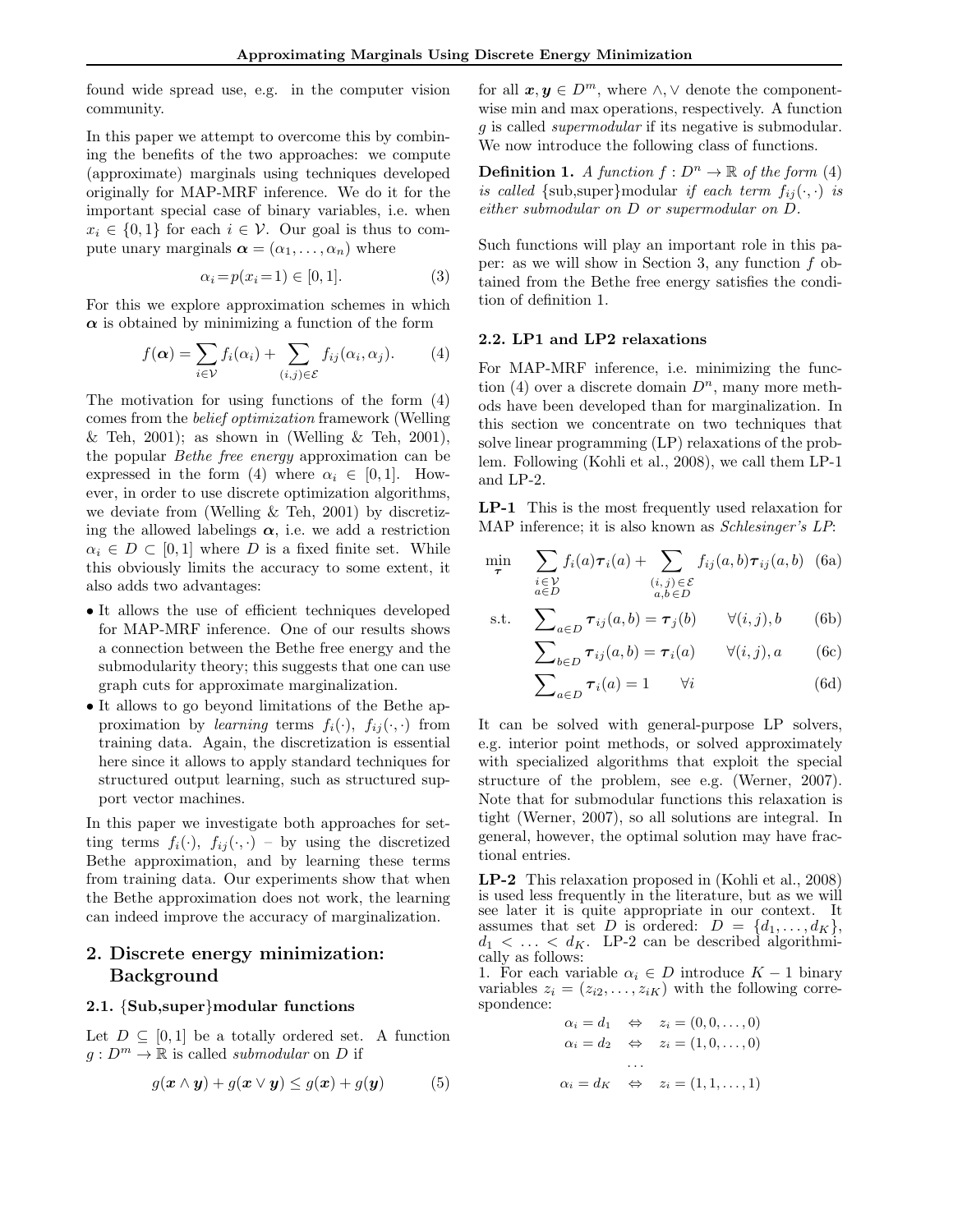This is known as the Ishikawa representation (Ishikawa, 2003).

2. Construct function  $g(z)$  with unary and pairwise terms such that  $g(z) = f(\alpha)$  if z corresponds to  $\alpha$ , and  $g(z) = \infty$  if z is not a "valid" labeling, i.e.  $z_{ik}$  <  $z_{ik+1}$  for some i, k. We refer to (Schlesinger & Flach, 2006; Kohli et al., 2008) for details of this construction.

3. Apply the roof duality relaxation (Kolmogorov & Rother, 2007) to function  $g(z)$ .

In general, LP-2 is less tight than LP-1, i.e. the lower bound on  $\min_{\alpha} f(\alpha)$  given by LP-2 is not greater than that of LP-1. However, there are several reasons to use LP-2 in our context due to the following properties:

**Theorem 2** ((Kohli et al., 2008)). (a) If f is a {sub,super}modular function then LP-1 and LP-2 coincide.

(b) LP-2 can be solved in polynomial time by computing a maximum flow in an appropriately constructed graph.

(c) The LP-2 relaxation possesses the persistency, or partial optimality property. Namely, solving LP-2 gives labelings  $\boldsymbol{\alpha}^{\min}$ ,  $\boldsymbol{\alpha}^{\max}$  such that  $\boldsymbol{\alpha}^{\min} \leq \boldsymbol{\alpha}^* \leq$  $\boldsymbol{\alpha}^{\text{max}}$  for some optimal solution  $\boldsymbol{\alpha}^* \in \arg \min_{\boldsymbol{\alpha}} f(\boldsymbol{\alpha})$ . If all terms  $f_{ij}$  are submodular then  $\alpha^{\min} = \alpha^{\max}$ .

# 3. Discrete Marginals

We now return to the problem of computing discrete marginals for a fixed discretization  $D =$  $\{d_1, \ldots, d_K\} \subset [0,1]$ . As stated in the introduction, we would like to compute the marginals by minimizing function  $f(\boldsymbol{\alpha}) = \sum_i f_i(\alpha_i) + \sum_{(i,j)} f_{ij}(\alpha_i, \alpha_j)$  over  $\alpha \in D^n$ . In general, this problem is NP-hard, so we have to resort to an approximation. In this paper we employ the LP-1 relaxation of the energy. Solving it gives a fractional vector  $\tau$ ; we then compute the marginals via

$$
\alpha_i = \sum_{d \in D} \tau_i(d)d \tag{7}
$$

We emphasize, however, that other techniques for MAP-MRF inference can be used as well, e.g. the LP-2 relaxation.

Below we discuss two ways to set terms  $f_i(\cdot), f_{ij}(\cdot, \cdot)$ :

• restrict the Bethe free energy from  $[0, 1]^n$  to  $D^n$ ;

• learn  $f_i(\cdot)$ ,  $f_{ij}(\cdot, \cdot)$  from training data.

We will assume without loss of generality that function (1) has been converted to the form

$$
E(\boldsymbol{x}) = \sum_{i \in \mathcal{V}} \eta_i x_i + \sum_{(i,j) \in \mathcal{E}} \eta_{ij} x_i x_j + const \qquad (8)
$$

This will be useful for the learning part. Note, coefficients  $\eta_i, \eta_{ij}$  are uniquely determined from  $\boldsymbol{\theta}$ .

#### 3.1. Bethe Discrete Marginals

The fact that the Bethe free energy in the binary case can be written in the form (4) has been observed in (Welling  $&$  Teh, 2001). This is achieved by minimizing out pairwise marginals for fixed unary marginals; we refer to (Welling & Teh, 2001) or to a technical report for details. We now observe the following.

**Theorem 3.** If a term  $\theta_{ij}(\cdot, \cdot)$  is submodular (supermodular) on  $\{0,1\}$  then the term  $f_{ij}(\cdot,\cdot)$  that comes from the Bethe free energy is submodular (supermodu $lar)$  on  $[0, 1]$ .

A proof is given in the technical report. This theorem has several implications. First, it means that for submodular functions  $E(x)$  we can efficiently compute the global minimum of the Bethe free energy up to a given discretization. This adds to the understanding of the complexity of minimizing the Bethe free energy. Results known so far include various sufficient conditions for the uniqueness of the BP fixed point, e.g. (Mooij & Kappen, 2007; Watanabe & Fukumizu, 2009). However, existing conditions usually break for a sufficiently low temperature, i.e. when the energy is multiplied by some large constant. Furthermore, it is known (Watanabe, 2011) that for most types of graphs (with the exception of trees, single cycles, and several others) there always exist a submodular function  $E(x)$  with multiple BP fixed points. Also note that for binary submodular functions, the Bethe free energy evaluated at any feasible point always bounds the log partition function, see (Ruozzi, 2012). Theorem 3 implies that the tightest Bethe bound can be up to a given discretization efficiently computed.

For non-submodular functions  $E(x)$  it is not clear whether the global minimum of the Bethe free energy can be computed efficiently (with or without discretization). However, theorem 3 combined with theorem 2 imply two interesting facts: (i) the standard LP-1 relaxation of the (discretized) Bethe free energy can be computed efficiently via graph cuts, and (ii) the solution of this LP gives intervals  $[\alpha_i^{\min}, \alpha_i^{\max}]$  which are guaranteed to contain a global minimum.

It is possible to show some convergence results when the quantization step goes to zero (see technical report).

We refer to the Bethe Discrete Marginals as to BDM.

#### 3.2. Learned Discrete Marginals

The structure of  $f$  in Equation  $(4)$  and the fact that prediction is performed by minimization suggest a second possibility for obtaining discrete marginals: by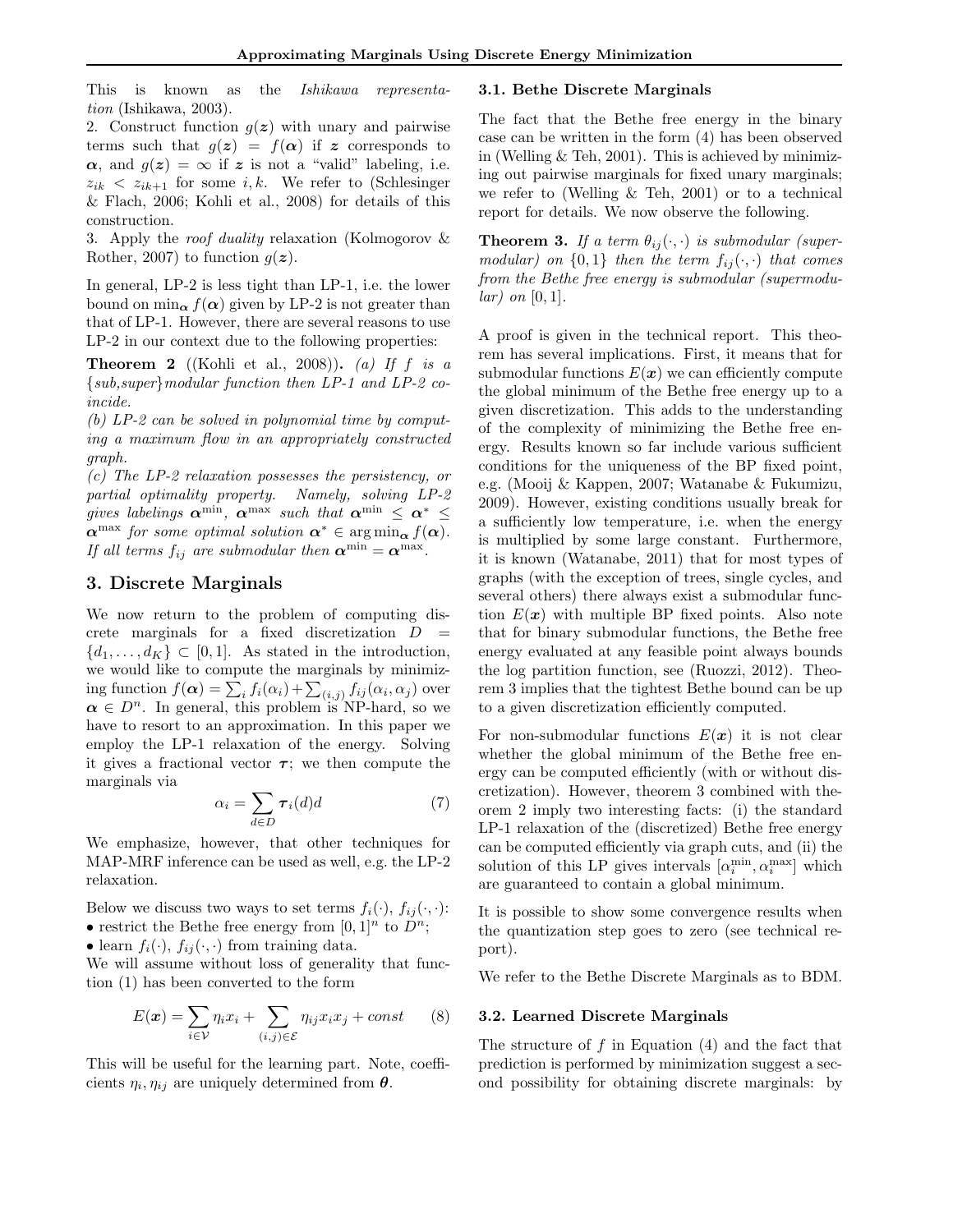learning a suitable f using a structured support vector machine (SSVM) (Tsochantaridis et al., 2006).

We write  $P$  for set of binary pairwise MRFs and we denote by L the set of all possible outputs of the discrete marginalization step, i.e. the set of vectors  $\tau = (\tau_i)_{i \in \mathcal{V}} \oplus (\tau_{ij})_{(i,j) \in \mathcal{E}}$ , where  $\tau_i \in [0,1]^{|\mathcal{D}|}$  and  $\tau_{ij} \in [0,1]^{|\mathcal{D}| \times |\mathcal{D}|}$  fulfill the constraints of LP-1, and ⊕ indicates the concatenation of vectors. This puts us into an *over-generating* setup in the sense of (Finley  $\&$ Joachims, 2008): any discretized marginal value has a representation in L by its corresponding indicator vector but fractional solutions can be represented as well. For any  $\boldsymbol{\tau} = (\boldsymbol{\tau}_i)_i \oplus (\boldsymbol{\tau}_{ij})_{ij}$  and  $\boldsymbol{\tau}' = (\boldsymbol{\tau}'_i)_i \oplus (\boldsymbol{\tau}'_{ij})_{ij}$  we set as loss function

$$
\Delta(\boldsymbol{\tau}, \boldsymbol{\tau}') = \sum_{i \in \mathcal{V}} |\sum_{d \in \mathcal{D}} (\boldsymbol{\tau}_i(d)d - \boldsymbol{\tau}'_i(d)d)|, \quad (9)
$$

which penalizes mistakes in the unary predictions  $\tau_i$ proportionally to their strength. For non-fractional  $\tau_i$ , the inner sum is the L<sup>1</sup>-distance between the corresponding marginals, making  $\Delta$  compatible with earlier work that had to analyze the quality of predicted marginals (Mooij, 2010; Welling, 2004).

For any input MRF,  $p$ , with node degrees  $n_i$ , unary weights  $\eta_i$  and pairwise weights  $\eta_{ij}$ , and for any output  $\bm{\tau} = (\bm{\tau}_i)_{i \in \mathcal{V}} \oplus (\bm{\tau}_{ij})_{(i,j) \in \mathcal{E}}, \text{ let } \phi_1 = \sum_{i \in \mathcal{V}} \bm{\tau}_i \psi_i^{\top}$ for  $\psi_i = (\eta_i, n_i, 1)^\top \in \mathbb{R}^3$ , and  $\phi_2 = \sum_{(i,j) \in \mathcal{E}} \tau_{ij} \psi_{ij}^\top$ , where  $\psi_{ij} \in \{0,1\}^{K'}$  denotes the indicator vector of discretizing  $\eta_{ij}$  into a set of predefined values,  $D' =$  ${d'_1, \ldots, d'_{K'}}\subset \mathbb{R}$ . We form the SSVM's joint feature function as,  $\phi(p, \tau) = \text{vec}(\phi_1) \oplus \text{vec}(\phi_2)$ , where  $\text{vec}(\cdot)$ denotes row-major order vectorization of a matrix.

The joint feature map  $\phi(p, \tau)$ , and thereby also the SSVM quality function  $F(p, \tau) = \langle w, \phi(p, \tau) \rangle$ , are linear in  $\tau$ . Therefore the SSVM prediction,  $argmax_{\tau} F(p, \tau)$ , as well as the loss-augmented prediction steps needed during training,argmax $_{\boldsymbol{\tau}}$   $\Delta(\boldsymbol{\tau}',\boldsymbol{\tau})$  +  $F(p, \tau)$  can be performed using LP-1.

Note that our construction generalizes the BDM situation: for a suitably chosen weight vector,  $F(p, \tau)$ becomes the Bethe discrete marginal function  $f$  (or rather its negative), up to quantization of  $\eta_{ij}$ . However, the learning aims neither at approximating the Bethe free energy nor the free energy itself. The sole criterion for the SSVM is selecting the energy function that yields good marginal predictions when minimized over. In particular, we can expect the resulting energy to be easier to minimize than the former two, because the overgenerating SSVM framework discourages terms that would result in many fractional solutions when minimized over.

We refer to the Learned Discrete Marginals as to



Figure 1. Top row: Mean marginal error. Bottom row: Portion of fractional marginals. Left column: Eight variable distributions with submodular energies. Right column: Six variable distributions with non-submodular energies.

LDM.

## 4. Empirical Comparison

We now give a short account of our experiments. For details we refer to the technical report. We generated two datasets with distributions specified over complete graphs. The first dataset, that we report in the left column of figure 1, involves distributions with submodular energies. In this case the LP-1 in BDM is tight and hence solutions are expected to be non-fractional. The second dataset, that we report in the right column of figure 1, involves distributions with non-submodular energies. In this case the LP-1 in BDM is no longer tight. For both datasets we evaluated marginal errors of BDM, LDM and BP as baseline. We report the marginal errors in the top row of figure 1. For BDM and LDM we in the bottom row of figure 1 also report the portion of fractional solutions.

The portion of fractional BDM marginals in figure  $1(c)$ is not zero due to the fact that the employed interiorpoint method has not always converged to sufficient precision. The figure shows that LDM has learned an objective that yields almost no fractional solutions. Figure 1(d) shows that BDM marginals are all fractional. We observe that LDM learned an objective that yields relatively small portion of fractional solutions.

The BP error in the top row of figure 1 is not 0 pos-